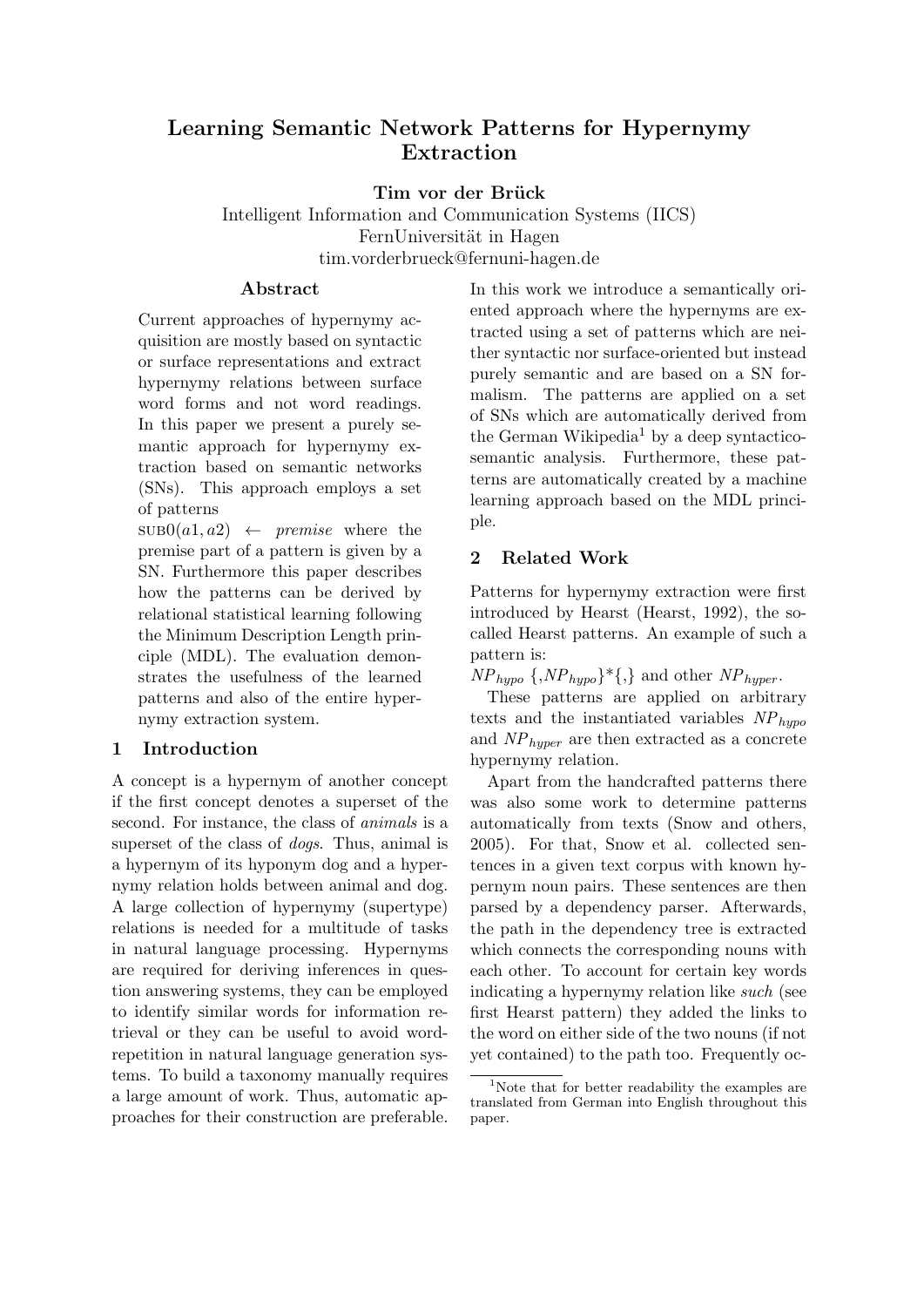curring paths are then learned as patterns for indicating a hypernymy relation.

An alternative approach for learning patterns which is based on a surface instead of a syntactic representation was proposed by Morin et al. (Morin and Jaquemin, 2004). They investigate sentences containing pairs of known hypernyms and hyponyms as well. All these sentences are converted into so-called "lexico-syntactic expressions" where all NPs and lists of NPs are replaced by special symbols, e.g.: NP find in NP such as LIST. A similarity measure between two such expressions is defined as the sum of the maximal length of common substrings for the maximum text windows before, between and after the hyponym/hypernym pair. All sentences are then clustered according to this similarity measure. The representative pattern (called candidate pattern) of each cluster is defined to be the expression with the lowest mean square error (deviation) to all other expressions in the same similarity cluster. The patterns to be used for hyponymy detection are the candidate patterns of all clusters found.

## 3 MultiNet

MultiNet is an SN formalism (Helbig, 2006). In contrast to SNs like WordNet (Fellbaum, 1998) or GermaNet (Hamp and Feldweg, 1997), which contain lexical relations between synsets, MultiNet is designed to comprehensively represent the semantics of natural language expressions. An SN in the MultiNet formalism is given as a set of vertices and arcs where the vertices represent the concepts (word readings) and the arcs the relations (or functions) between the concepts. A vertex can be lexicalized if it is directly associated to a lexical entry or non-lexicalized. An example SN is shown in Fig. 1. Note that each vertex of the SN is assigned both a unique ID (e.g.,  $c2$ ) and a label which is the associated lexical entry for lexicalized vertices and anon for nonlexicalized vertices. Thus, two SNs differing only by the IDs of the non-lexicalized vertices are considered equivalent. Important Multi-Net relations/functions are (Helbig, 2006):

- AGT: Conceptual role: Agent
- ATTR: Specification of an attribute
- VAL: Relation between a specific attribute and its value
- PROP: Relation between object and property
- $\bullet$  \*ITMS: Function enumerating a set
- PRED: Predicative concept characterizing a plurality
- OBJ: Neutral object
- SUB0: Relation of conceptual subordination (hyponymy) and hyperrelation to subr, subs, and sub
- subs: Relation of conceptual subordination (for situations)
- SUBR: Relation of conceptual subordination (for relations)
- subst Relation of conceptual subordination other than subs and subra

MultiNet is supported by a semantic lexicon (Hartrumpf and others, 2003) which defines, in addition to traditional grammatical entries like gender and number, semantic information consisting of one or more ontological sorts and several semantic features for each lexicon entry. The ontological sorts (more than 40) form a taxonomy. In contrast to other taxonomies, ontological sorts are not necessarily lexicalized, i.e., they need not denote lexical entries. The following list shows a small selection of ontological sorts which are inherited from object:

- Concrete objects: e.g., *milk*, *honey* 
	- Discrete objects: e.g., chair
	- Substances: e.g.,, milk, honey
- Abstract objects: e.g., race, robbery

Semantic features denote certain semantic properties for objects. Such a property can either be present, not present or underspecified. A selection of several semantic features is given below:

animal, animate, artif (artificial), human, spatial, theoretical concept)

Example for the concept *bottle.1.1*<sup>2</sup>: discrete object; ANIMAL -, ANIMATE -, ARTIF  $+,$  $HUMAN -$ ,  $SPATIAL +$ ,  $THCONC -$ , ...

<sup>&</sup>lt;sup>2</sup>the suffix  $.1.1$  denotes the reading numbered  $.1.1$ of the word bottle.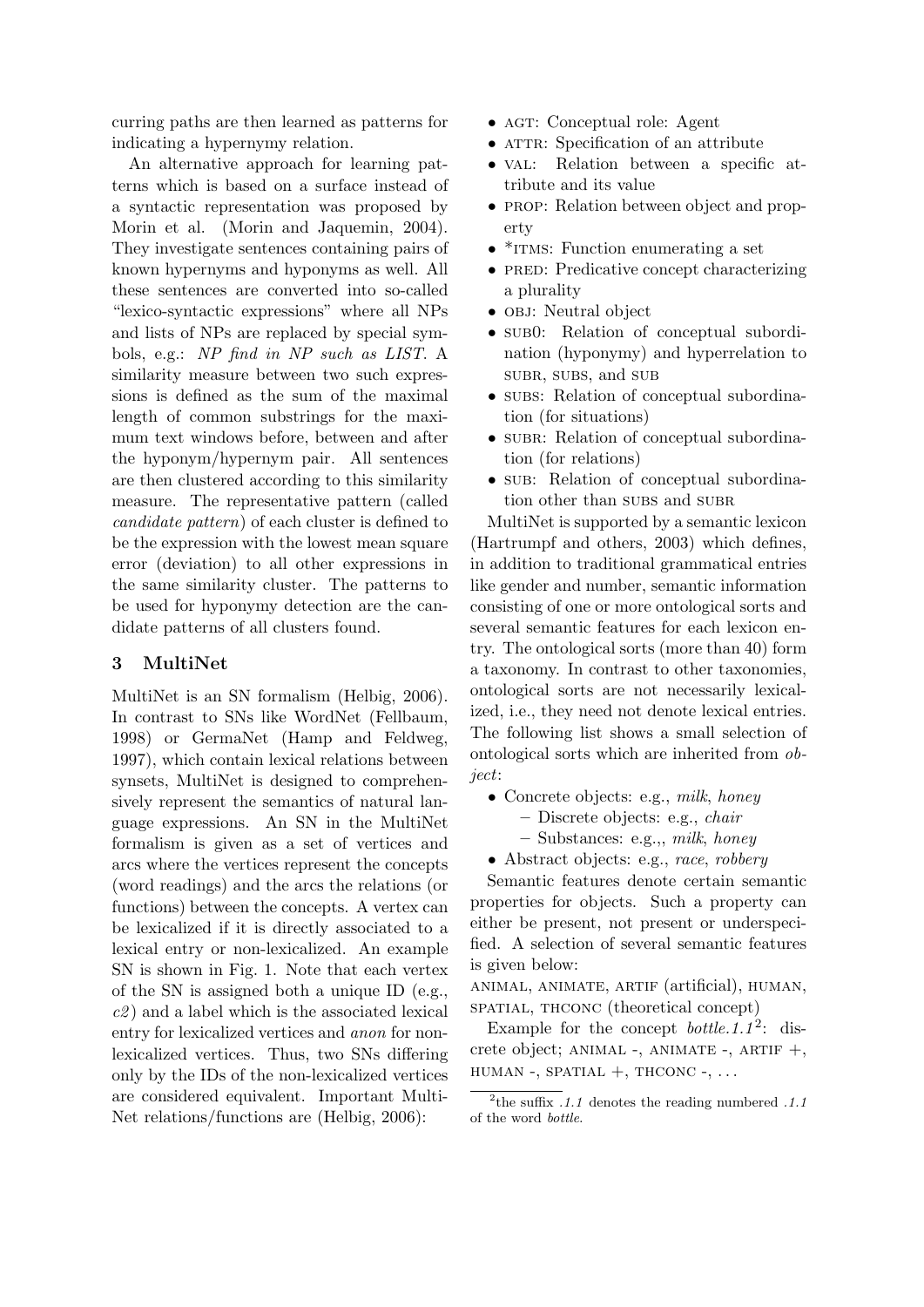

Figure 1: Matching a pattern to an SN. Bold lines indicate matched arcs, the dashed line the inferred arc.

The SNs as described here are automatically constructed from (German) texts by the deep linguistic parser WOCADI<sup>3</sup>(Hartrumpf, 2002) whose parsing process is based on a word class functional analysis.

#### 4 Application of Deep Patterns

The extraction of hyponyms as described here is based on a set of patterns. Each pattern consists of a conclusion part  $\text{SUB0}(a1, a2)$  and a premise part in form of an SN where both a1 and a2 have to show up. The patterns are applied by a pattern matcher (or automated theorem prover if axioms are used) which matches the premise with an SN. The variable bindings for  $a1$  and  $a2$  are given by the matched concepts of the SN. An example pattern which matches to the sentence: A skyscraper denotes a very tall house. is  $D_4$ (see Table 1). The pattern matching process is illustrated in Fig.1. The resulting instantiated conclusion which is stored in the knowledge base is  $SUB0(skuscraper.1.1, house.1.1)$ . Advantages by using the MultiNet SN formalism

for hypernym (and instance-of relation) acquisition consists of: learning relations between word readings instead of words, the possibility to apply logical axioms and background knowledge, and that person names are already parsed.

An example sentence from the Wikipedia corpus where a hypernymy relation was successfully extracted by our deep approach and which illustrates the usefulness of this approach is: In any case, not all incidents from the Bermuda Triangle or from other world areas are fully explained. From this sentence, a hypernymy pair cannot be extracted by the Hearst pattern  $X$  or other  $Y$ . The application of this pattern fails due to the word from which cannot be matched. To extract this relation by means of shallow patterns an additional pattern would have to be introduced. This could also be the case if syntactic patterns were used instead since the coordination of Bermuda Triangle and world areas is not represented in the syntactic constituency tree but only on a semantic level<sup>4</sup>.

<sup>3</sup>WOCADI is the abbreviation for word class disambiguation.

<sup>&</sup>lt;sup>4</sup>Note that some dependency parsers normalize some syntactic variations too.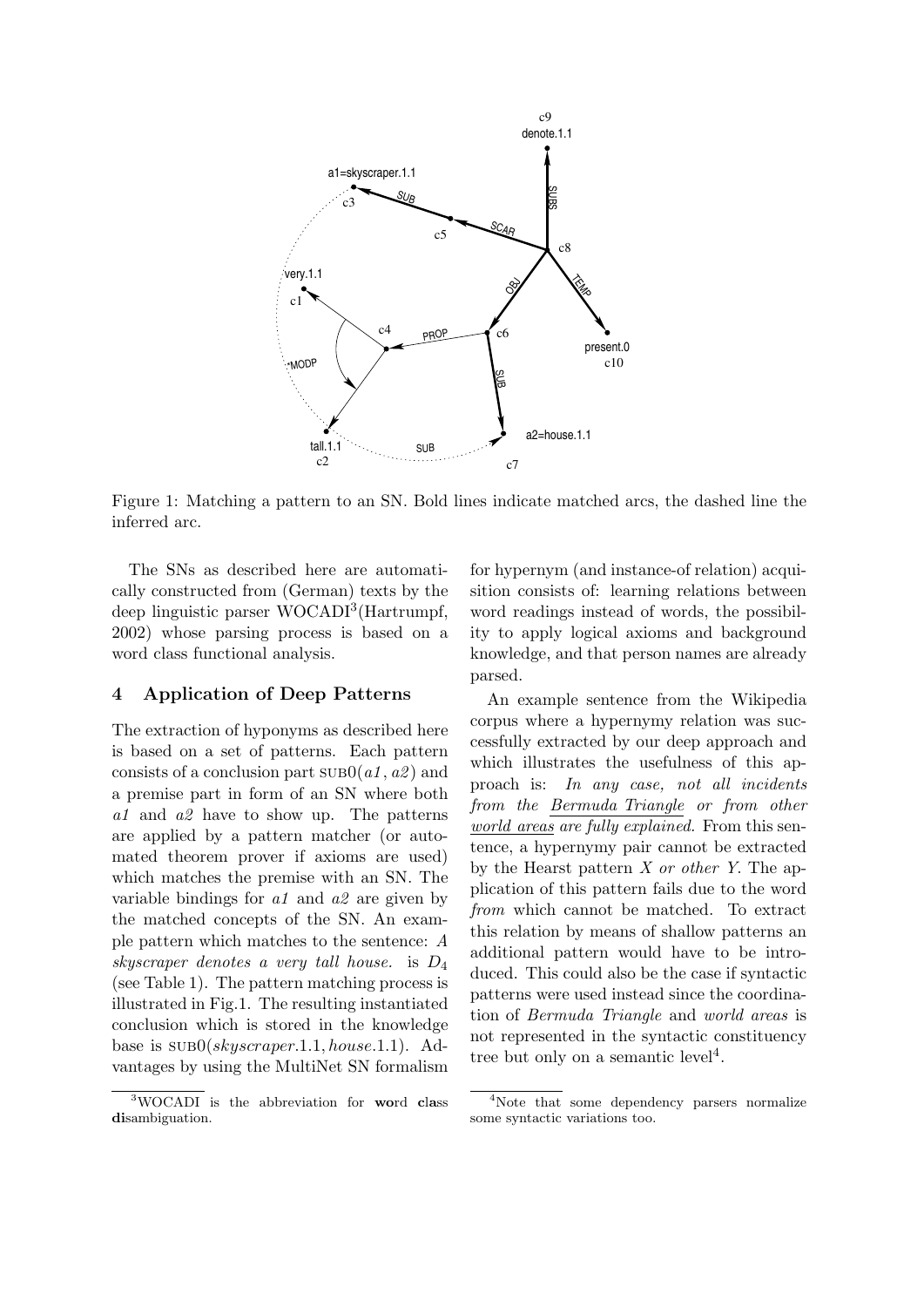# 5 Graph Substructure Learning By Following the Minimum Description Length Principle

In this section, we describe how the patterns can be learned by a supervised machine learning approach following the Minimum Description Length principle. This principle states that the best hypothesis for a given data set is that one which minimizes the description of the data (Rissanen, 1989), i.e., compresses the data the most. Basically we follow the substructure learning approach of Cook and Holder (Cook and Holder, 1994).

According to this approach, the description length to minimize is the number of bits required to encode a certain graph which is compressed by means of a substructure. If a lot of graph vertices can be matched with the substructure vertices, this description length will be quite small. For our learning scenario we investigate collection of SNs containing a known hypernymy relationship. A pattern (given by a substructure in the premise) which compresses this set quite well is expected to be useful for extracting hypernyms.

Let us first determine the number of bits to encode the entire graph or SN. A graph can be represented by its adjacency matrix and a set of vertex and arc labels. Since an adjacency matrix consists only of ones and zeros, it is well suitable for a binary encoding. For the encoding process, we do not regard the label names directly but instead their number assuming an ordering exists on the label names (e.g., alphabetical).

|          | c1       | c2       | c3 | c4 | $_{c5}$ | $_{c6}$ | c7 | c8       | c9 | c10      |
|----------|----------|----------|----|----|---------|---------|----|----------|----|----------|
| c1       | 0        | 0        | 0  | 0  | 0       | 0       | 0  | 0        | 0  | 0        |
| c2       | 0        | 0        | 0  | 0  | 0       | 0       | 0  | O        | 0  | 0        |
| c3       | 0        | 0        | 0  | 0  | 0       | 0       | 0  | 0        | 0  | 0        |
| c4       |          | 1        | 0  | 0  | 0       | 0       | 0  | 0        | 0  | 0        |
| c5       | 0        | $^{(1)}$ | 1  | 0  | 0       | 0       | 0  | O        | 0  | $^{(1)}$ |
| $_{c6}$  | 0        | 0        | 0  | 0  | 0       | 0       | 1  | 0        | 0  | 0        |
| c7       | 0        | 0        | 0  | 0  | 0       | 0       | 0  | 0        | 0  | 0        |
| c8       | $\theta$ | $^{(1)}$ | 0  | 0  | 1       | 1       | 0  | $^{(1)}$ |    | 1        |
| c9       | 0        | 0        | 0  | 0  | 0       | 0       | 0  | 0        | 0  | 0        |
| $_{c10}$ |          |          |    | 0  |         |         | 0  |          |    |          |

Figure 2: Adjacency matrix of the SN.

To encode all labels the number of labels and a list of all label numbers have to be specified, e.g.,  $3.1.2.1$  for 3 vertices with two different label numbers<sup>5</sup>  $(1,2)$ . The first number encoding (3) starts at position 0 in the bit string, the second (1) at position  $2 = \lceil \log_2 3 \rceil$ , the third one at position  $2+[\log_2 2]$ , etc. Since the graph actually need not to be encoded in this way but only the length of the encoding is important, non-integer numbers of bits are accepted for simplicity too. If there are a total of  $l_u$  different labels, then each encoded label number requires  $log_2(l_u)$  bits. The total number of bits to encode the vertex labels are then given by:

 $vbits = log<sub>2</sub>(v) + v log<sub>2</sub>(l<sub>u</sub>)$  in which v denotes the total number of vertices<sup>6</sup>.

In the next step, the adjacency matrix is encoded where each row is processed separately. A straightforward approach for encoding one row would be to use v number of bits, one for every column. However, the number of zeros are generally much larger than the number of ones which means that a better compression of the data is possible by exploiting this fact. Consider the case that a certain matrix row contains exactly m ones. There are  $\begin{pmatrix} v \\ v \end{pmatrix}$ m  $\setminus$ possibilities to distribute the ones to the individual cells. All possible permutations could be specified in a list. In this case it is only necessary to specify the position in this list to uniquely describe one row. Let  $b = \max_i k_i$ . Then the number of ones in one row can be encoded using  $\log_2(b+1)$  bits.  $\log_2\left(\frac{b+1}{b+1}\right)$ v  $k_i$  $\setminus$ bits are required to encode the distribution of ones in one row. Additionally,  $\log_2(b+1)$ bits are needed to encode b which is only necessary once for the matrix. Let us consider the adjacency matrix given in Fig. 2 of the SN shown in Fig. 1 with 10 rows and columns where each row contains at most four ones. To encode the row  $c_4$ , containing two ones, re-

 ${}^{5}{\rm The}$  commas are only included for better readability and are actually not encoded.

<sup>6</sup>The approach of Cook and Holder is a bit inexact here. To be precise, the number of bits needed to encode v and b would have to be known a priori.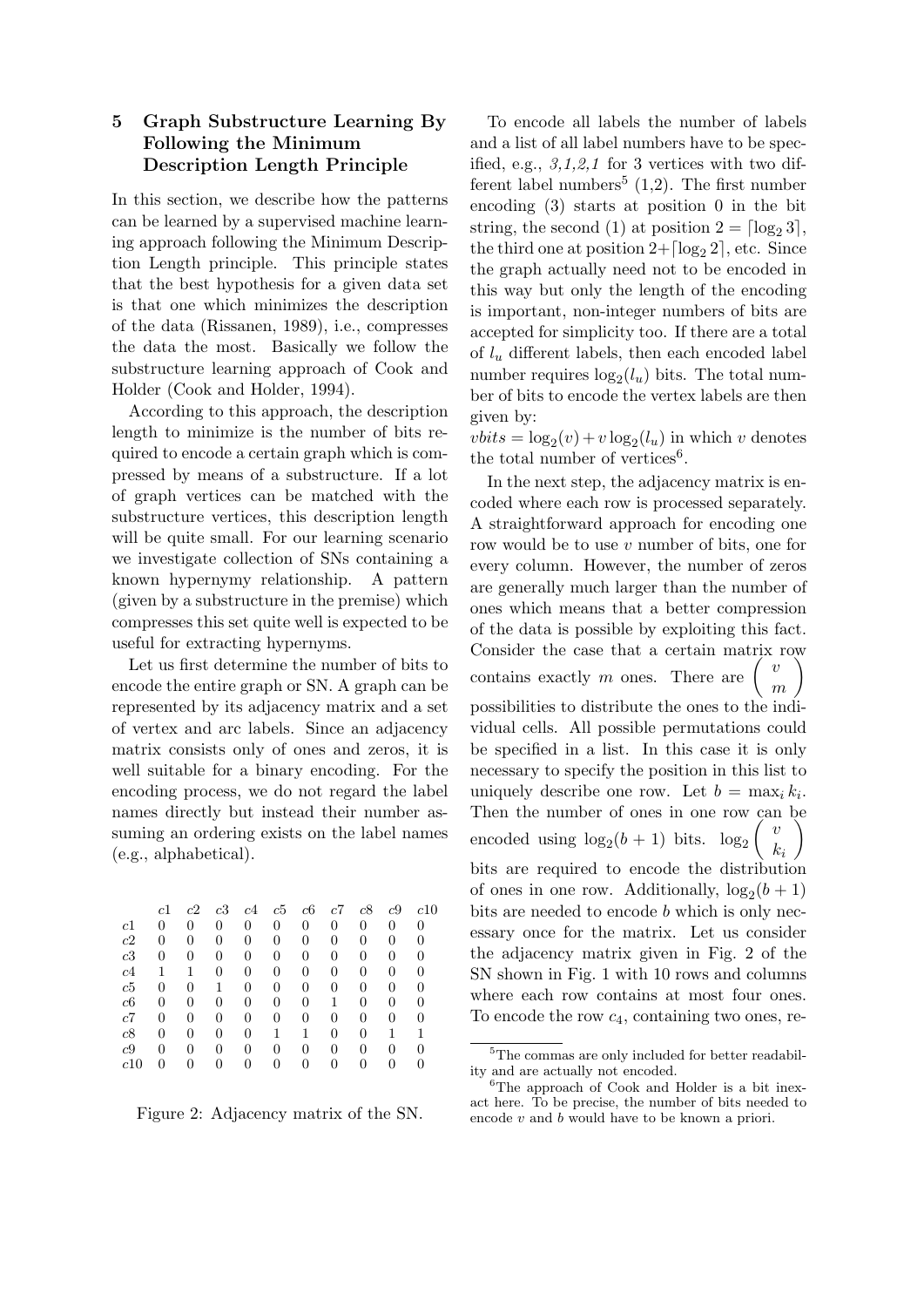quires  $\log_2(4) + \log_2\left(\begin{array}{c} 10\\2 \end{array}\right)$ 2  $=7.49$  bits which is smaller than 10 bits which were necessary for the naïve approach. The total length *rbits* of the encoding is given by:

$$
rbits = \log_2(b+1) + \sum_{i=1}^{v} [\log_2(b+1) +
$$
  

$$
\log_2 \binom{v}{k_i}]
$$
  

$$
= (v+1)\log_2(b+1) +
$$
  

$$
\sum_{i=1}^{v} \log_2 \binom{v}{k_i}
$$
 (1)

Finally, the arcs need to be encoded. Let  $e(i, j)$  be the number of arcs between vertex i and j in the graph and  $m := max_{i,j}e(i,j)$ .  $log<sub>2</sub>(m)$  bits are required to encode the number of arcs between both vertices and  $log_2(l_e)$ bits are needed for the arc label (out of a set of  $l_e$  elements). Then the entire number of bits is given by (e is the number of arcs in the graph):

$$
ebits = \log_2(m) + \sum_{i=1}^{v} \sum_{j=1}^{v} [A[i,j]log_2(m) +
$$
  
\n
$$
e(i,j) \log_2(l_e)]
$$
  
\n
$$
= \log_2(m) + e \log_2(l_e) +
$$
  
\n
$$
\sum_{i=1}^{v} \sum_{j=1}^{v} A[i,j] \log_2(m)
$$
  
\n
$$
= e(\log_2(l_e)) + (K+1) \log_2(m)
$$
 (2)

where K is the number of ones in the adjacency matrix.

The total description length of the graph is then given by:  $vbits + rbits + ebits$ .

Now let us investigate how the description length of the compressed graph is determined. In the original algorithm the substructure is replaced in the graph by a single vertex. The description length of the graph compressed by the substructure is then given by the description length of the substructure added by the description length of the modified graph.

|         | c1 | c2 | $_{c3}$  | c4 | c5 | $_{c6}$ | c7       | $_{c8}$ | $_{c9}$ | c10 |
|---------|----|----|----------|----|----|---------|----------|---------|---------|-----|
| c1      | 0  | 0  | 0        | 0  | 0  | 0       | 0        | 0       | 0       |     |
| c2      | O  | 0  | 0        | 0  | 0  | 0       | 0        | 0       | 0       |     |
| c3      | 0  | 0  | 0        | 0  | 0  | 0       | 0        | 0       | 0       |     |
| c4      |    |    | 0        | 0  | 0  | 0       | 0        | 0       | 0       |     |
| $_{c5}$ | 0  | 0  | $\times$ | 0  | 0  | 0       | 0        | 0       | O       |     |
| $_{c6}$ | 0  | 0  | 0        | 0  | 0  | 0       | $\times$ | 0       | 0       |     |
| c7      | 0  | 0  | 0        | 0  | 0  | 0       | 0        | 0       | 0       |     |
| c8      | O  | 0  | 0        | 0  | ×  | ×       | O        | 0       | ×       | ×   |
| c9      | 0  | 0  | 0        | 0  | 0  | 0       | 0        | 0       | 0       |     |
| c10     |    |    |          |    | 0  |         |          | 0       |         |     |

Figure 3: Adjacency matrix of the compressed SN. Vertices whose connections can be completely inferred from the pattern are removed.

In our method there are two major differences from the graph learning approach of Cook and Holder.

- Not a single graph is compressed but a set of graphs.
- For the approach of Cook and Holder, it is unknown which vertex of the substructure a graph node is actually connected with. Thus, the description is not complete and the original graph could not be reconstructed using the substructure and the compressed graph. To make the description complete we specify the bindings of the substructure vertices to the graph vertices.

The generalization of the Cook and Holderalgorithm to a set of graphs is quite straight forward. The total description length of a set of compressed graphs is given by the description length of the substructure (here pattern) added to the sum of the description lengths of each SN compressed by this pattern.

Additional bits are needed to encode the vertex bindings (assuming the pattern premise is contained in the SN). First the number of bindings bin  $([1, v_p], v_p$ : number of nonlexicalized vertices appearing in a pattern) has to be specified which requires  $\log_2(v_p)$  bits. The number of bits needed to encode a single binding is given by  $\log_2(v_p) + \log_2(v)$  (vertex indices:  $[0, v_p-1]$  to  $[0, v-1]$ ). Thus, the total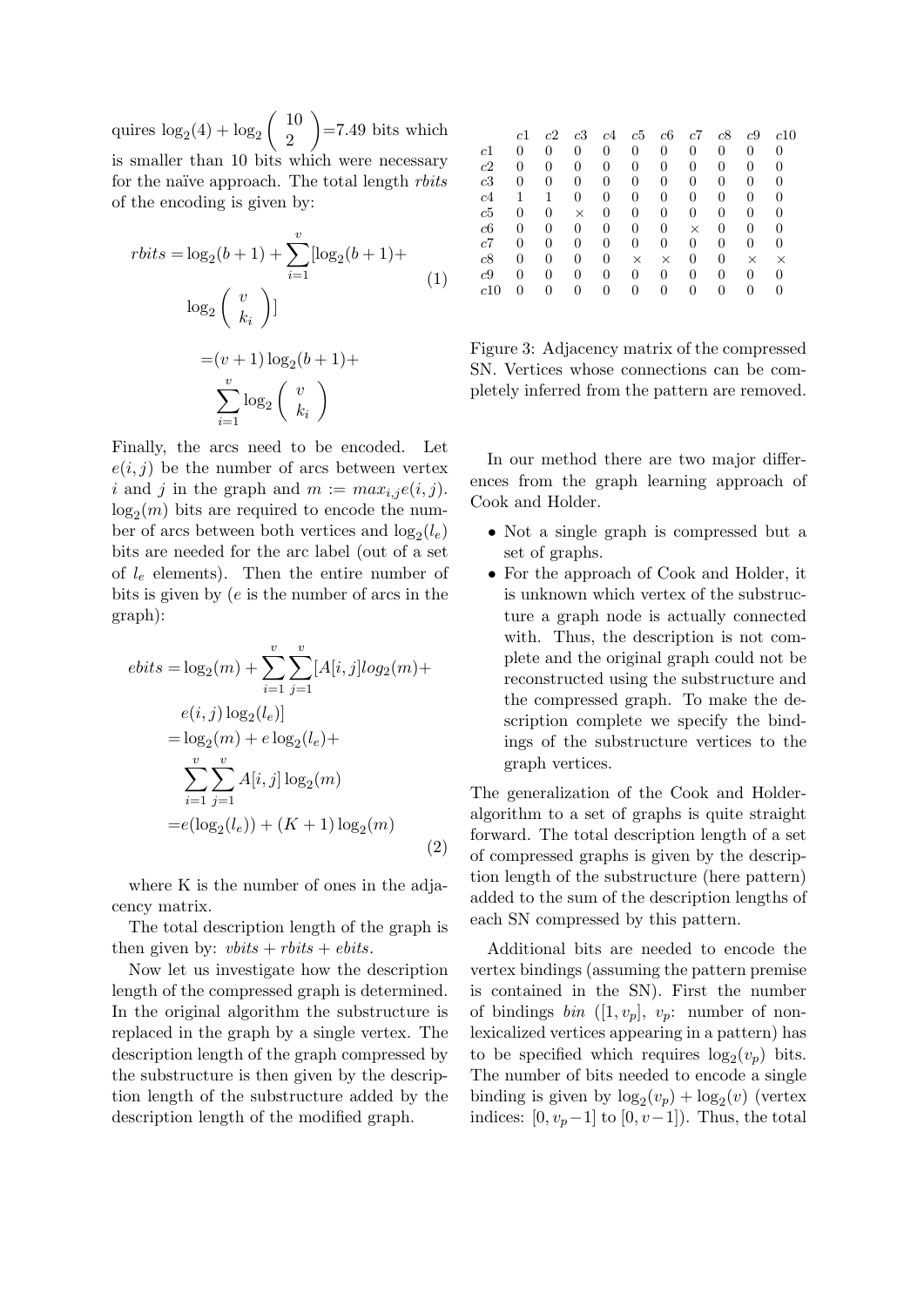number of required bits is given by

$$
binbits = bin(\log_2(v_p) + \log_2(v)) + \log_2(v_p)
$$
\n
$$
\log_2(v_p)
$$
\n(3)

Note that not all bindings need to be encoded. The number of required binding encodings can be determined as follows. First all bindings for all non-lexicalized pattern vertices are determined. Then all cells from the adjacency matrix of the SN which contain a one and are also contained in the adjacency matrix of the pattern, if this binding is applied to the non-lexicalized pattern vertices, are set to zero. Vertices which contain only zeros in the adjacency matrix on both columns and rows are removed from the adjacency matrix/graph. The arcs from and to this vertex can be completely inferred by the pattern which means that all vertices this vertex is connected with are also contained in the pattern. Since SNs differing only by the IDs of their non-lexicalized vertices are considered identical, no binding has to be specified for such a vertex. Additionally, the modified adjacency matrix is the result of the compression by the pattern, i.e., vbits, rbits, and ebits are determined from the modified adjacency matrix/graph if the pattern was successfully matched to the SN.

Let us consider our example pattern  $D_4$ (Table 1). The following bindings are determined: a1: c3 (a1); a: c8; c: c6; b: c5; a2: c7 (a2)

The bindings for al and a<sub>2</sub> need not to be remembered since all hyponym vertices are renamed to a1 and the hypernym vertices to a2 in order to learn generic patterns for arbitrary hypernyms/hyponyms. The cells of the adjacency matrix which are associated to the arcs:  $SCAR(c8, c5)$ ,  $SUB(c5, a1)$ ,  $OBJ(c8, c6)$ ,  $\text{SUBS}(c8, c9)$ ,  $\text{TEMP}(c8, c10)$  are set to zero (marked by a cross in Fig. 3) since these arcs are also represented in the pattern using the bindings stated above. The rows and columns of  $c3$ ,  $c5$ ,  $c7$ , and  $c9$  of the modified graph adjacency matrix only contain zeros. Thus, these rows can be removed from the adjacency matrix and the associated concepts can

be eliminated from the vertex set of the SN.

The findings of the optimal patterns is done compositionally employing a beam search approach. First this approach starts with patterns containing only a single arc. These patterns are then extended by adding one arc after another preferring patterns leading to small description lengths of the compressed SNs. Note that only pattern premises are allowed which are fully connected, e.g.,  $\text{SUB}(a, c) \wedge \text{SUB}(e, f)$  is no acceptable premise.

Two lists are used during the search,  $local\_best_i$  for guiding the search process and global best for storing the best global results found so far:

- $local\_best_i$ : The  $k$  best patterns of length i
- global\_best: The k best patterns of any length

The list  $local\_best_i$  is determined by extending all elements from *local* best<sub>i-1</sub> by one arc and only keeping the k arcs leading to the smallest description length. The list global best is updated after each change of the list  $local\_best_i$ . This process is iterated as long as the total description length can be further reduced, i.e.,  $DL(local\_best_{i+1}[0])$  <  $DL(local\_best_i[0])$ , where  $DL: Pattern \rightarrow \mathbb{R}$ denotes the description length of a pattern and [0] accesses the first element of a list.

The list *global\_best* contains as the result of this approach the  $k$  patterns with the smallest overall compressed description length<sup>7</sup>. Note however that it is often not recommended to use all elements of *global* best since this list contains oftentimes patterns where the premise part is a subgraph (can be inferred by) another premise pattern part contained in this list and their combination would actually not reduce the description length. Thus, in addition to the original approach of Cook and Holder, a dependency resolution is done.

The following iterative approach is proposed to cancel out such dependent patterns:

1. Start with the first entry of the global list:  $depend\_best := \{global\_best[0]\}$ 

<sup>7</sup> compressed description length: short for description length of the SNs compressed by the pattern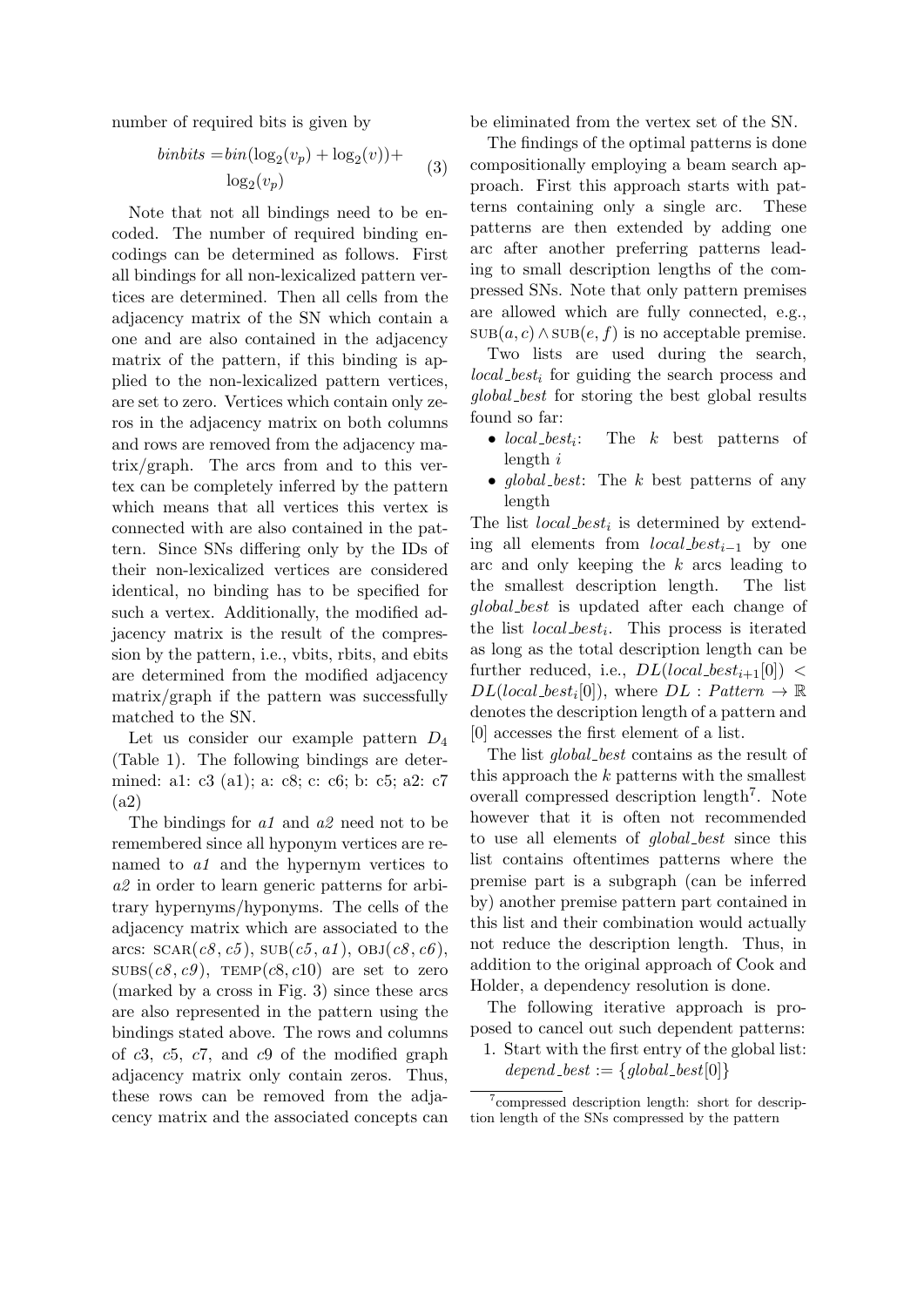| ID    | Definition                                                                                                                                                                                                                              | Matching Expression                                                                                                                                                        |
|-------|-----------------------------------------------------------------------------------------------------------------------------------------------------------------------------------------------------------------------------------------|----------------------------------------------------------------------------------------------------------------------------------------------------------------------------|
| $D_1$ | $\overline{\text{SUB0}(a1,a2)}$ $\leftarrow$<br>$SUB(g, a2) \wedge ATTCH(g, f) \wedge$<br>$SUBR(e, sub.0) \wedge TEMP(e, present.0) \wedge$<br>$\text{ARG2}(e, f) \wedge \text{ARG1}(e, d) \wedge$<br>SUB(d, a1)                        | An apple <sub>hypo</sub> is a type<br>of fruit <sub>hyper</sub> .                                                                                                          |
| $D_2$ | $\overline{\text{SUB0}(a1, a2)} \leftarrow$<br>$\text{SUB}(f, a2) \wedge \text{EQU}(q, f) \wedge$<br>$SUBR(e, equ. \theta) \wedge TEMP(e, present. \theta) \wedge$<br>$\text{ARG2}(e, f) \wedge \text{ARG1}(e, d) \wedge$<br>SUB(d, a1) | Psycho-linguistics $_{hypo}$ is a science <sub>hyper</sub><br>of the human ability to speak.                                                                               |
| $D_3$ | $\overline{\text{SUB0}(a1, a2)} \leftarrow$<br>PRED $(g, a2) \wedge$ ATTCH $(g, f) \wedge$<br>$SUBR(e, pred. 0) \wedge ARG2(e, f) \wedge$<br>TEMP $(e, present.\theta) \wedge \text{ARG1}(e,d) \wedge$<br>PRED(d, a1)                   | Hepialidae <sub>hypo</sub> are a kind of <u>insects<sub>hyper</sub></u> .<br>literal translation from: Die<br><i>Wurzelbohrer sind eine Familie</i><br>der Schmetterlinge. |
| $D_4$ | $\overline{\text{SUB0}(a1, a2)} \leftarrow$<br>$\text{SUB}(f, a2) \wedge \text{SUB}(e, denote.1.1) \wedge$<br>TEMP $(e, present.\theta) \wedge$ OBJ $(e, f) \wedge$<br>$\text{SCAR}(e, d) \wedge \text{SUB}(d, a1)$                     | A skyscraper $_{hypo}$<br>denotes a very tall $\underline{house}_{hyper}$ .                                                                                                |
| $D_5$ | $\text{SUB0}(a1, a2) \leftarrow$<br>PROP $(f, other.1.1) \wedge \text{PRED}(f, a2) \wedge$<br>$\textit{follow}_{\text{trms}}(d, f) \wedge \text{PRED}(d, a1)$                                                                           | $\underline{\text{ducks}}_{hypo}$ and other<br>$\text{animals}_{hyper}$                                                                                                    |
| $D_6$ | $\overline{\text{SUB0}(a1, a2)}$ $\leftarrow$<br>$SUB(d, a2) \wedge SUB(d, a1)$                                                                                                                                                         | the instrument <sub>hyper</sub> cello <sub>hypo</sub>                                                                                                                      |
| $D_7$ | $\overline{\text{SUB0}(a1,a2)} \leftarrow \text{SUB}(f,a2) \wedge$<br>TEMP $(e, present.0) \wedge SUBR(e, sub.0) \wedge$<br>$SUB(d, a1) \wedge ARG2(e, f) \wedge$<br>ARG $1(e, d)$                                                      | The <u>Morton number</u> <sub>hypo</sub> is a<br>dimensionless $\underline{\text{indication}}_{hyper}$ .                                                                   |

Table 1: A selection of automatically learned patterns.

- 2. Set  $index := 1$
- 3. Calculate the combined (compressed) description length of *depend* best and  ${global\_best}[index]$
- 4. If the combined description length is reduced add  $qlobal\_best[index]$  to depend best, otherwise leave depend best unchanged
- 5. If counter  $\geq$  length(global\_best) then return depend\_best
- 6. index := index + 1
- 7. Go back to step 3

## 6 System Architecture

In this section, we give an overview over our hypernymy extraction system. The following procedure is employed to identify hypernymy relations in Wikipedia (see Fig. 4):

1. At first, all sentences of Wikipedia are analyzed by the deep analyzer WOCADI (Hartrumpf, 2002). As a result of the parsing process, a token list, a syntactic dependency tree, and an SN is created.



Figure 4: Activity diagram of the hypernym extraction process.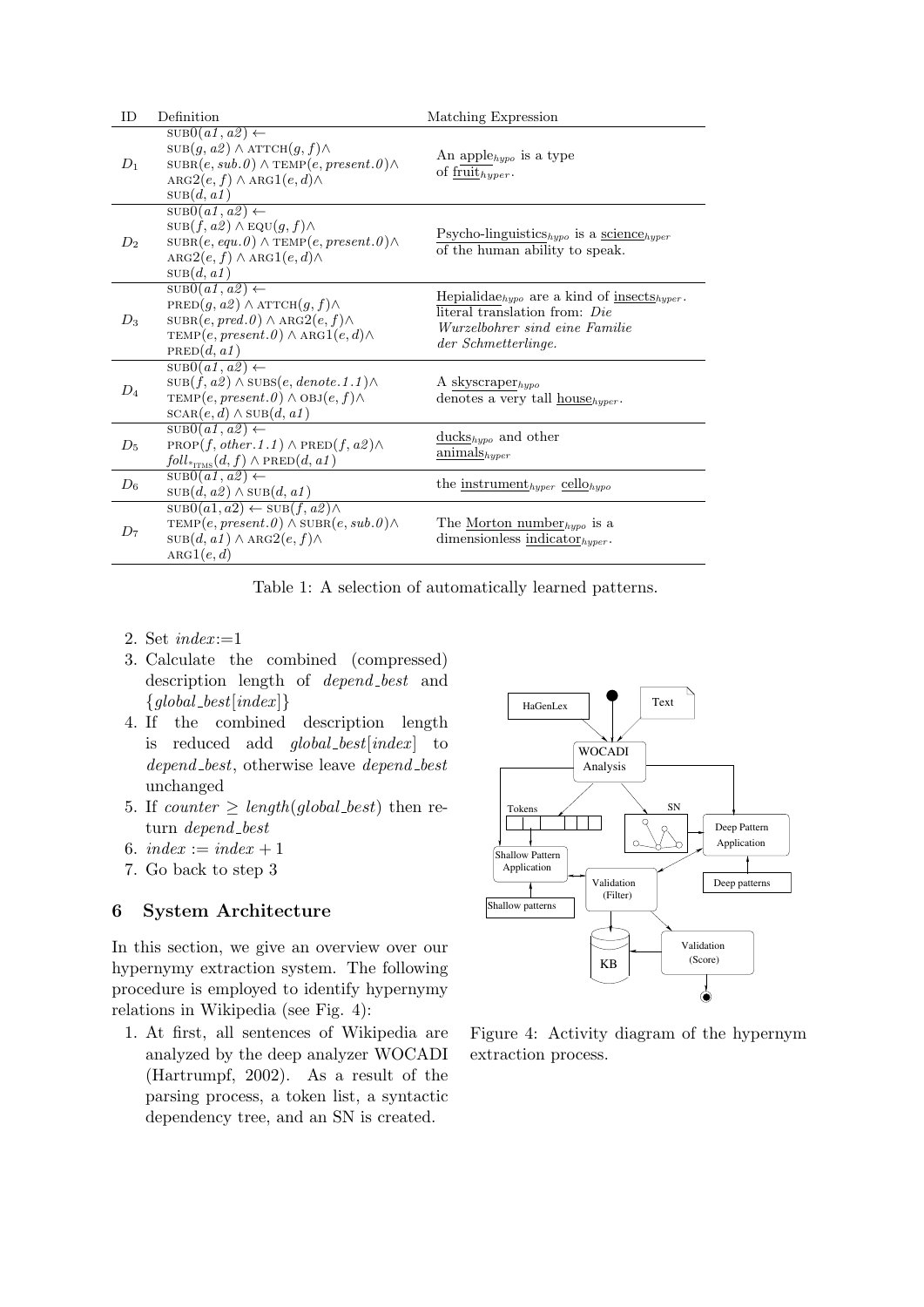- 2. Shallow patterns based on regular expressions are applied to the token lists, and deep patterns (learned and hand-crafted) are applied to the SNs to generate proposals for hypernymy relations.
- 3. A validation tool using ontological sorts and semantic features checks whether the proposals are technically admissible at all to reduce the amount of data to be stored in the knowledge base KB.
- 4. If the validation is successful, the hypernymy hypothesis is integrated into KB. Steps 2–4 are repeated until all sentences are processed.
- 5. Each hypernymy hypothesis in KB is assigned a confidence score estimating its reliability.

#### 7 Validation Features

The knowledge acquisition carried out is followed by a two-step validation. In the first step, we check the ontological sorts and semantic features of relational arguments for subsumption. For instance, a discrete concept (ontological sort: d) denoting a human being (semantic feature: human +) can only be hypernym of an other object, if this object is both discrete and a human being as well. Only relational candidates for which semantic features and ontological sorts can be shown to be compatible are stored in the knowledge base.

In a second step, each relational candidate in the knowledge base is assigned a quality score. This is done by means of a support vector machine (SVM) on several features. The SVM determines the classification (hypernymy or non-hypernymy) and a probability value for each hypernymy hypothesis. If the classification is 'hypernymy', the score is defined by this probability value, otherwise as one minus this value.

Correctness Rate: The feature Correctness Rate takes into account that the assumed hypernym alone is already a strong indication for the correctness or incorrectness of the investigated relation. The same holds for the assumed hyponym as well. For instance, relation hypotheses with hypernym liquid and town are usually correct. However, this is not the case for abstract concepts. Moreover, movie names are often extracted incompletely since they can consist of several tokens. Thus, this indicator determines how often a concept pair is classified correctly if a certain concept shows up in the first (hyponym) or second (hypernym) position.

Frequency: The feature frequency regards the quotient of the occurrences of the hyponym in other extracted relations in hyponym position and the hypernym in hypernym position.

This feature is based on two assumption. First, we assume that general terms normally occur more frequently in large text corpora than very specific ones (Joho and Sanderson, 2007). Second, we assume that usually a hypernym has more hyponyms than vice-versa.

Context: Generally, the hyponym can appear in the same textual context as its hypernym. The textual context can be described as a set of other concepts (or words for shallow approaches) which occur in the neighborhood of the investigated hyponym/hypernym candidate pair investigated on a large text corpus. Instead of the textual context we regard the semantic context. More specifically, the distributions of all concepts are regarded which are connected with the assumed hypernym/hyponym concept by the MultiNet-prop (property) relation. The formula to estimate the similarity was basically taken from (Cimiano and others, 2005).

| $\Box$ | Precision | First Sent. | $#$ Matches |
|--------|-----------|-------------|-------------|
| $D_1$  | 0.275     | 0.323       | 5484        |
| $D_2$  | 0.183     | 0.230       | 35497       |
| $D_3$  | 0.514     | 0.780       | 937         |
| $D_4$  | 0.536     | 0.706       | 1581        |
| $D_5$  | 0.592     |             | 3461        |
| $D_6$  | 0.171     | 0.167       | 37655       |

Table 2: Precision of hypernymy hypotheses extracted by patterns without usage of the validation component  $(D_7 \text{ not yet evaluated}).$ 

See (vor der Brück, 2010) for a more de-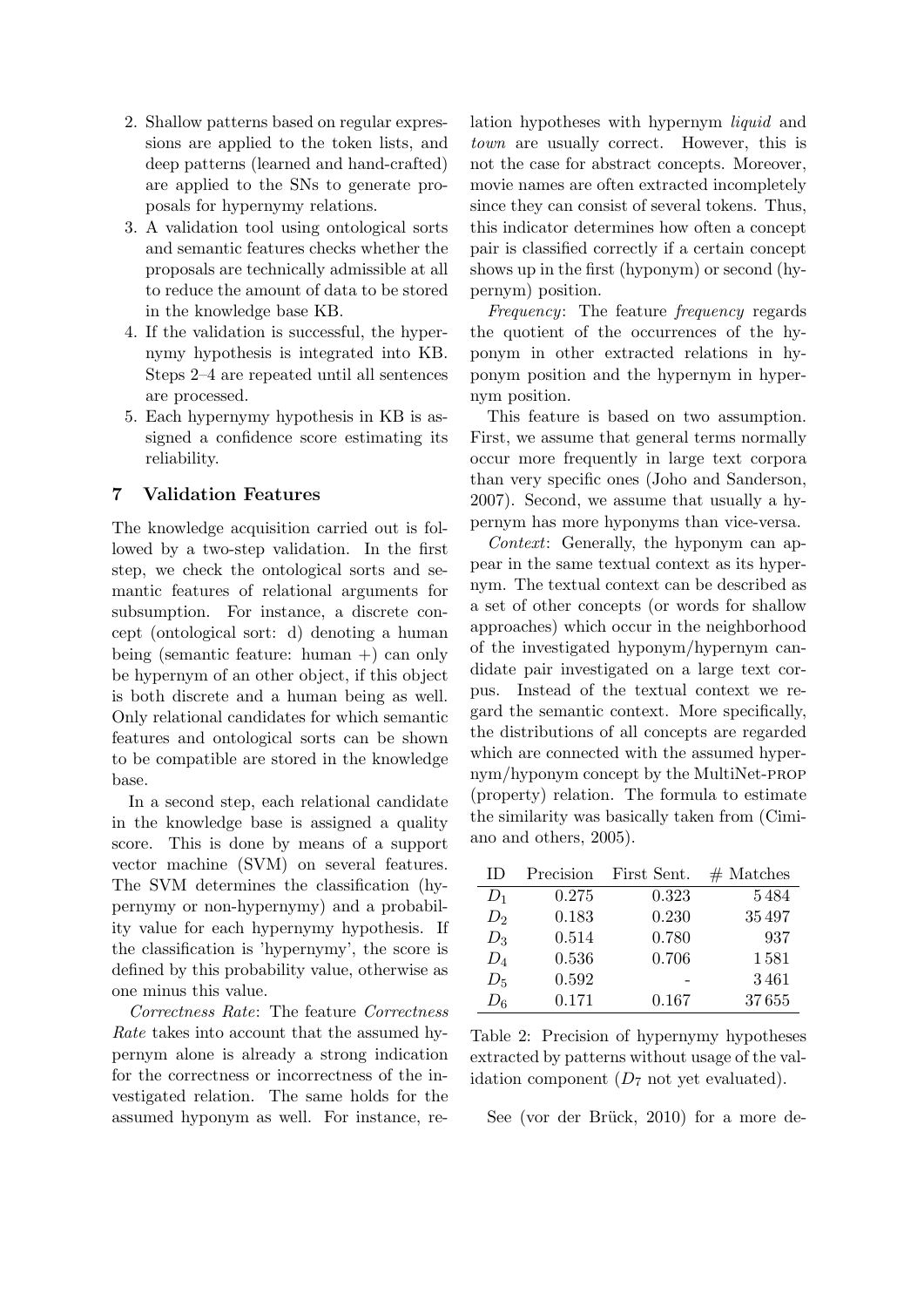| Score                                                                    |  |  |  |  | $>0.95$ $>0.90$ $>0.85$ $>0.80$ $>0.75$ $>0.70$ $>0.65$ $>0.60$ $>0.55$ |
|--------------------------------------------------------------------------|--|--|--|--|-------------------------------------------------------------------------|
| Precision 1.0000 0.8723 0.8649 0.8248 0.8203 0.7049 0.6781 0.5741 0.5703 |  |  |  |  |                                                                         |

Table 3: Precision of the extracted hypernymy relations for different confidence score intervals.

tailed description of the validation features.

### 8 Evaluation

We applied the pattern learning process on a collection of 600 SN, derived by WOCADI from Wikipedia, which contain hyponymically related concepts. Table 1 contains some of the extracted patterns including a typical expression to which this pattern could be matched. The predicate  $foll_f(a, b)$  used in this table specifies that argument a precedes argument  $b$  in the argument list of function  $f$ . Patterns  $D_1$ - $D_4$  and  $D_7$  contain concept definitions where the defined concept is, in many cases, the hyponym of the defining concept. In pattern  $D_1$  and  $D_7$  the defining concept is directly identified by the parser as hypernym of the defined concept ( $SUBR(e, sub. \theta)$ ). In pattern  $D_2$ the defining concept is recognized as equivalent to the defined concept ( $SUBR(e, equ.0)$ ). However, in most of the cases the defining concept consists of a meaning molecule, i.e., a complex concept where some inner concept is modified by an additional expression (often a property or an additional subclause). If this expression is dropped which is done by the pattern  $D_2$  the remaining concept becomes a hypernym of the defined concept. Pattern  $D_5$ is a well-known Hearst pattern. Pattern  $D_6$ is used to match to appositions. However, for that the representation of appositions in the SN, as provided by the parser, could be improved since the order of the two concepts in a sentence is not clear by regarding only the SN, i.e., from the expression the instrument  $cello$  both  $SUB0(instrument.1.1, cello.1.1)$ and  $SUB0(cello.1.1, instrument.1.1)$  could be extracted. The incorrect relation hypothesis has to be filtered out (hopefully) by the validation component. A better representation would be by employing the  $TUPL^*(c_1, \ldots, c_n)$  predicate which combines several concepts with regard to

their order. So the example expression should better be represented by  $\text{SUB}(d, e) \wedge$  $TUPL*(e, instrument.1.1, cello.1.1).$ 

Precision values for the hyponymy relation hypotheses extracted by the learned patterns, which are applied on a subset of the German Wikipedia, are given in Table 2. The first precision value specifies the overall precision, the second the precision if only hypernymy hypotheses are considered which were extracted from first sentences of Wikipedia articles. The precision is usually increased considerably if only such sentences are regarded. Note that this precision value was not given for pattern  $D_5$  which usually cannot be matched to such sentences. The last number specifies the total amount of sentences a pattern could be matched to.

Furthermore, besides the pattern extraction process, the entire hypernymy acquisition system was validated, too. In total 391 153 different hypernymy hypotheses were extracted employing 22 deep and 19 shallow patterns. 149 900 of the relations were only determined by the deep but not by the shallow patterns which shows that the recall can be considerably increased by using deep patterns in addition. But also precision profits from the usage of deep patterns. The average precision of all relations extracted by both shallow and deep patterns is 0.514 that is considerably higher than the average precision for the relations only extracted by shallow patterns (0.243).

The correctness of an extracted relation hypothesis is given for several confidence score intervals in Table 3. There are 89 944 concept pairs with a score above 0.7, 3 558 of them were annotated with the information of whether the hypernymy relation actually holds.

Note that recall is very difficult to specify since for doing this the number of hypernymy relations which are theoretically extractable